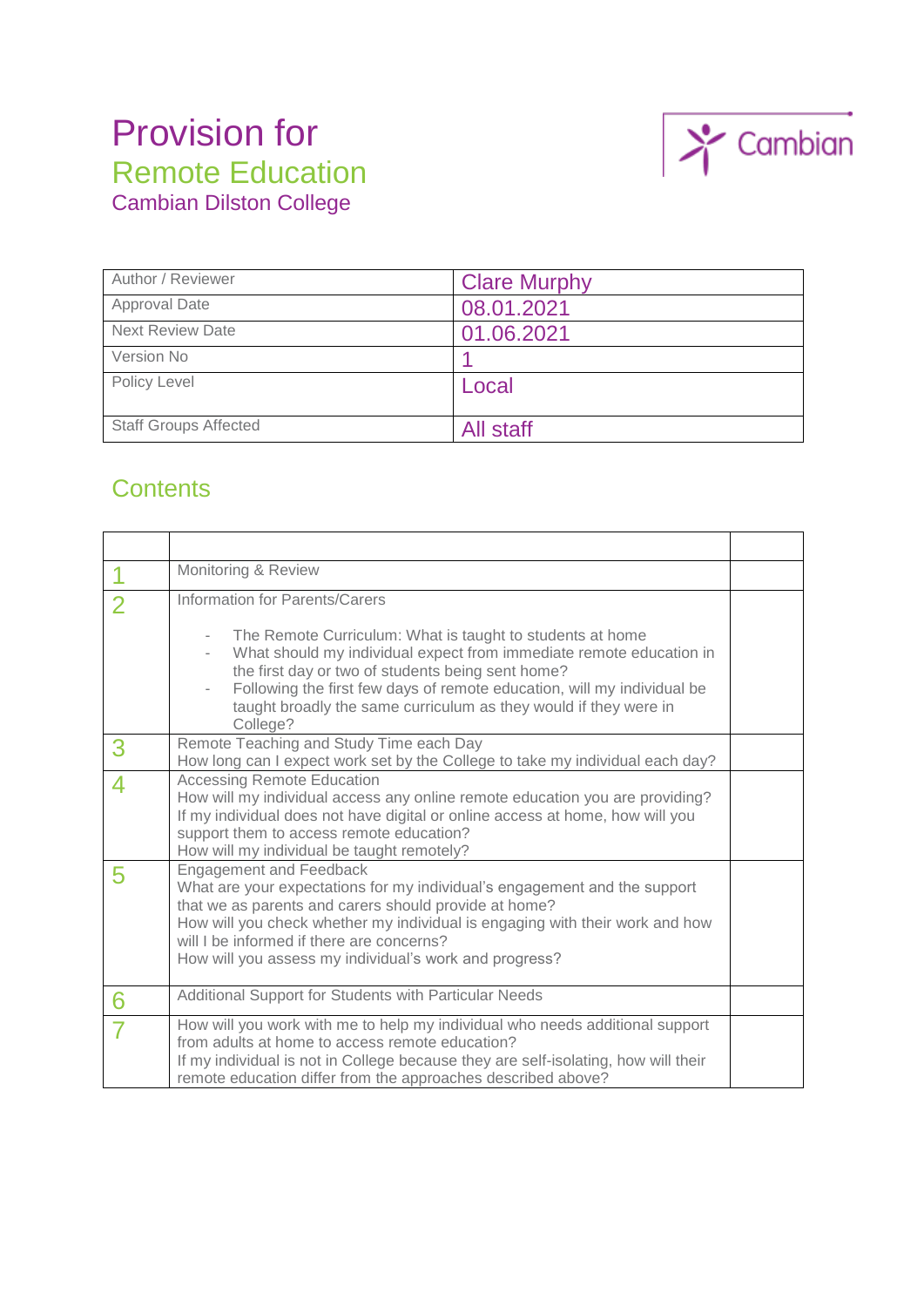## 1. Monitoring & Review

The Policy Author will undertake a formal review of this policy for the purpose of monitoring and of the efficiency with which the related duties have been discharged, by no later one year from the date of approval shown above, or earlier if significant changes to the systems and arrangements take place, or if legislation, regulatory requirements or best practice guidelines so require. This will be reviewed and approved by the College Principal.

Signed:

 $N.1600/$ 

Nicola Moxon **Principal** January 2021

## 2. Information for Parents/Carers

This information is intended to provide clarity and transparency to students and parents/carers about what to expect from remote education if local restrictions or College require entire cohorts (or bubbles) to remain at home. For details of what to expect where individual students are self-isolating, please see Section 7.

#### The Remote Curriculum: What is taught to students at home

A student's first day or two of being educated remotely may look different from our standard approach, while we take all necessary actions to prepare for a longer period of remote teaching.

#### What should my individual expect from immediate remote education in the first day or two of students being sent home?

Initially, all students will be provided with a pack of work which will have been tailored to their individual abilities and levels of understanding. Learning will endeavour to follow the bespoke timetables as far as is practicable and further guidance and advice will follow initial lockdown procedures (March – August '20) in terms of telephone support from education and clinical colleagues. Many students at Cambian Dilston College thrive on routine and regularity and it is anticipated that some learners may take a while to settle to the revised practices of home learning.

Parents/carers will receive communication from their individual's Personal Tutor/Keyworker typically weekly or more frequently as appropriate – separate to the learning materials which will be posted outbound.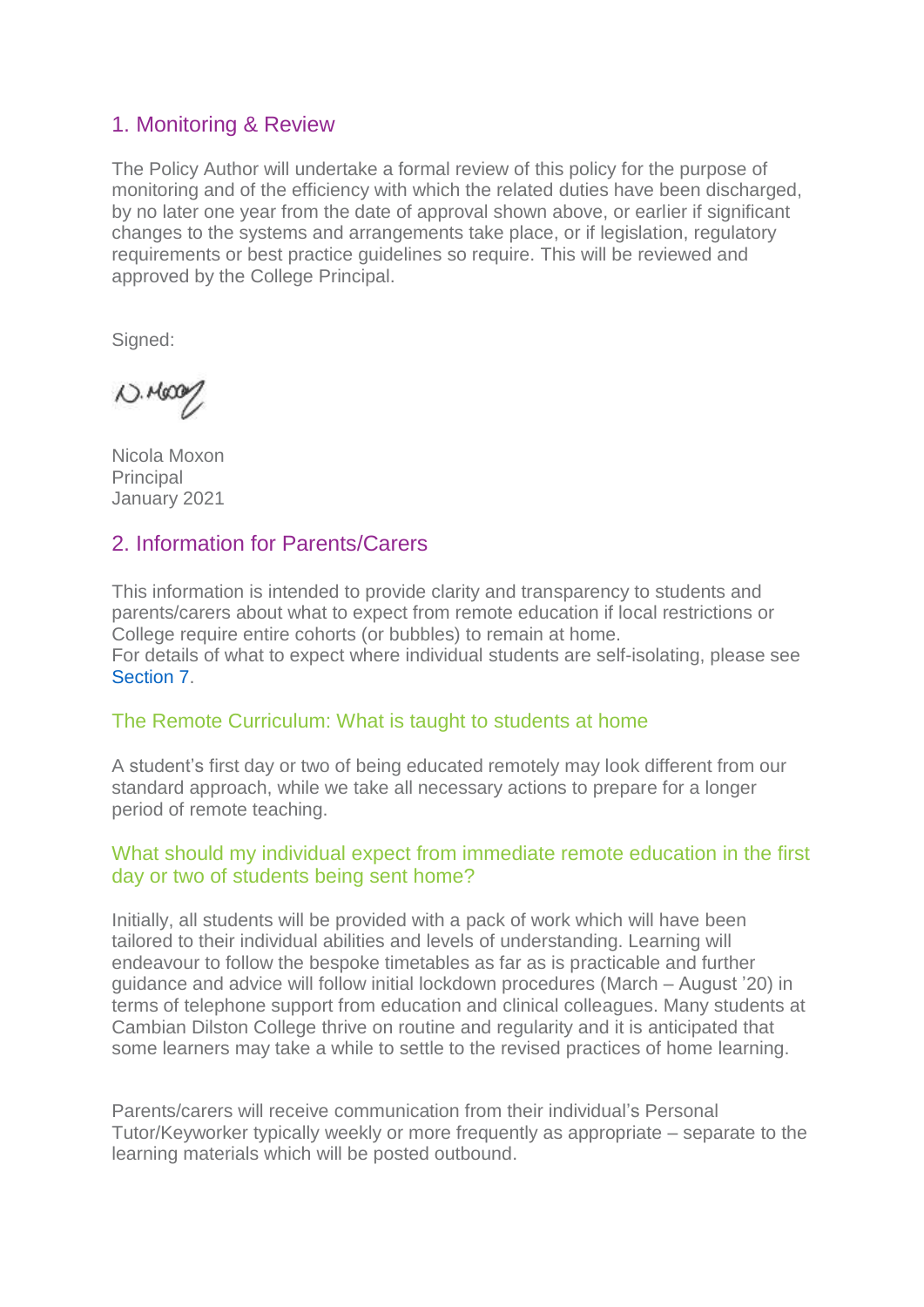#### Following the first few days of remote education, will my individual be taught broadly the same curriculum as they would if they were in College?

All students at Cambian Dilston College follow a bespoke, personalised curriculum offer. Each individual has their own unique needs and whilst some will require less direct support to understand and complete tasks, others require more intervention. Some of our students will find completing work, without the support of their dedicated 1:1 Teaching Assistant/Learning Support Assistant very difficult and therefore, tasks have been designed to be accessible in the home environment. It is likely that parent/carers will be required to support their individual to access the learning and instructions regarding tasks and appropriate support mechanisms, such as sensory breaks, will be shared by the relevant staff members.

#### Home learning tasks will reflect as much of the bespoke curricula as possible:

- Work packs/research projects will be sent home, refreshed weekly and reviewed accordingly. Feedback to support improvement will be provided.
- Remote therapeutic support will be provided by a member of our clinical team, as required; this will include SALT, OT, and Mental Health Practitioner input.
- Where suitable, online learning will be facilitated and access to learning platforms such as BBC Bite size will be used to support with extension tasks and further learning.
- It is not appropriate or practical to deliver whole class learning, via Teams etc. Some learners are not able to access remote learning for a variety of reasons therefore each pack will be tailored to each young person's learning style and discrete need wherever possible.

## 3. Remote Teaching and Study Time each Day

#### How long can I expect work set by the College to take my individual each day?

Every student is an individual and tasks will vary on how long they are expected to take to complete. However, through liaison staff will be able to provide more resources as appropriate or alternatives as necessary.

Some tasks which are practical for example: Art related tasks depending upon the student involvement may take a significant period of time due to the engagement of the learner.

Timetables will reflect creative and physical learning opportunities in addition to more formal learning opportunities. As activities are bespoke to the individual student allocated clinical interventions where applicable will form part of the learning activities.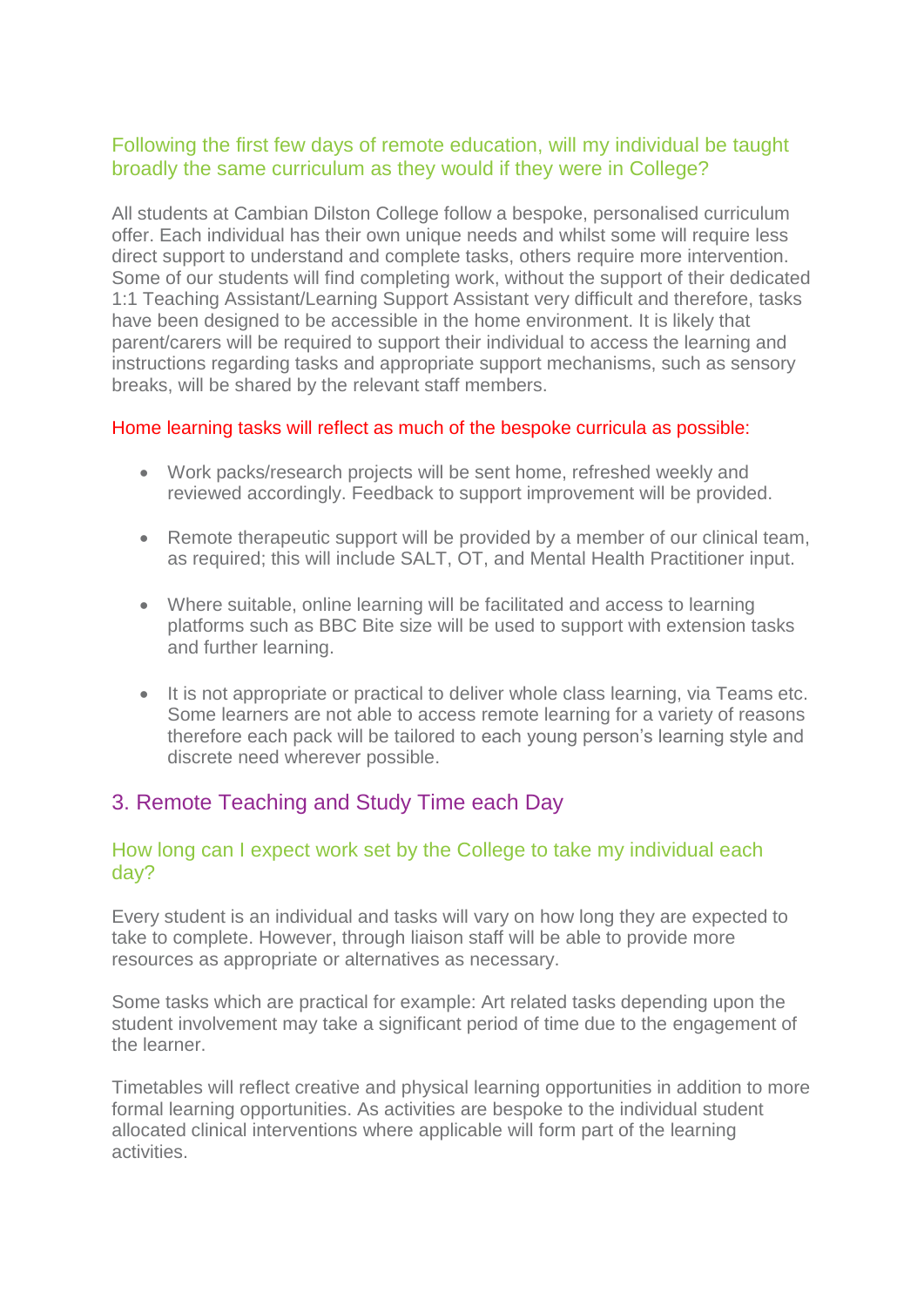## 4. Accessing Remote Education

How will my individual access any online remote education you are providing? Our students are able to access a number of learning platforms such as BBC bite size for example. The platforms will be selected to suit the individual needs of the learners and individual. Therefore is not an exhaustive or restrictive list.

#### If my individual does not have digital or online access at home, how will you support them to access remote education?

We recognise that some students may not have suitable online access at home. We take the following approaches to support those students to access remote education.

#### We will provide

- If required, if appropriate and in agreement with parents/carers, Cambian Dilston College, where possible will provide individual learners with a laptop (on loan) if they are unable to access IT at home where possible. Not all students have access to Wi-Fi, therefore learning packs will be available via post as well.
- 1:1 calls will be available to support with learners who may be struggling to understand specific learning tasks
- Learners may be provided with work packs and projects where IT access maybe be required. When this is the case web site links will be sent to homes, via email.
- Cambian Dilston College has a programme of learning in place to support individuals to stay safe on line. Staff will share regular updates and bulletins with parents/carers to include those from the National Online Safety portal as applicable. Regular updates help parents/carers to stay informed on the latest online safety news, quickly gain practical tips and advice, and access free online resources.
- Cambian Dilston College will not require parents/carers to print educational resources; these can be provided as required. Twice weekly support calls will ensure communication with regards to whether additional resource/activities is required.
- Tutors will arrange to collect or receive work, for review, in agreement with parents/carers. Feedback will be provided via telephone and/or email. Staff will ensure that all COVID-19 safeguards are implemented when collecting work. If parents prefer, they can post the work to College; all costs will be reimbursed by the College.

#### How will my individual be taught remotely?

We use a combination of the following approaches to teach students remotely: Cambian Dilston College may provide 'live' teaching (online lessons) further to liaison and planning with parents/carers and following full safeguarding procedures; these will be conducted in the following ways: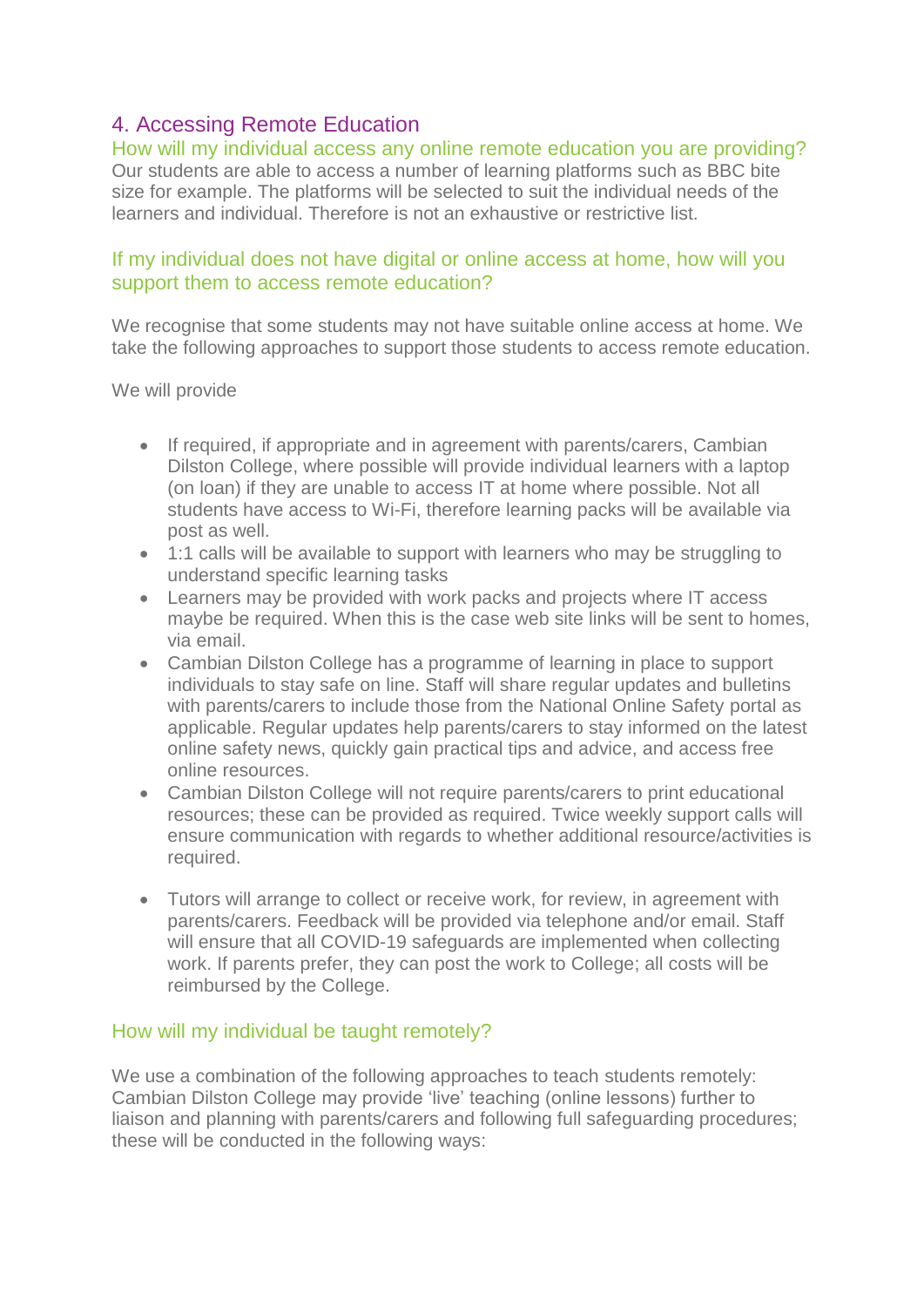- Live lessons, using Teams or Zoom, will be conducted by a member of the education team
- Preparatory work will be sent home to support students to familiarise themselves with upcoming 'live' lessons
- Links for commercially available websites supporting the teaching of specific subjects or areas, including video clips or sequences may be sent to the home for additional learning
- Education staff will make contact home to check on progress, learning and emotional wellbeing
- Head of Education will have access to all virtual lessons and will conduct safeguarding and quality assurance checks randomly and document findings

### 5. Engagement and Feedback

#### What are your expectations for my individual's engagement and the support that we as parents and carers should provide at home?

There is an expectation that students will complete, or attempt to complete, work set by the College in a timely manner and to the best of their ability. Parents/carers are required to inform College staff if their individual is experiencing difficulties in order to enable additional support to be provided.

Parents/carers are expected to support students with their home learning by encouraging them to complete work set by the College.

A single page document will be sent to the parents/carers of each student to ensure they have emails, telephones and contact details of all relevant people and internet links for support if needed.

Food vouchers, to the sum of £15 per week, will be sent to the home address of any student in receipt of free College meals.

#### How will you check whether my student is engaging with their work and how will I be informed if there are concerns?

- Each learner will be provided with a bespoke timetable to include a blend of formal, informal, creative, physical and therapeutic learning opportunities wherever possible.
- Learners will receive their entitlement re: clinical support as far as is practicable
- Parent/carer support will be provided, as required, via the education and clinical teams and external support signposted as required
- Parents/carers are requested to report all concerns, regarding non-completion of work or a decline in emotional wellbeing/behaviour, to the education team or Head of Education as soon as possible in order that appropriate levels of support can be identified
- Staff welcome positive and constructive feedback to inform practice. Staff will do everything within their gift to appropriately support students and their parents/carers.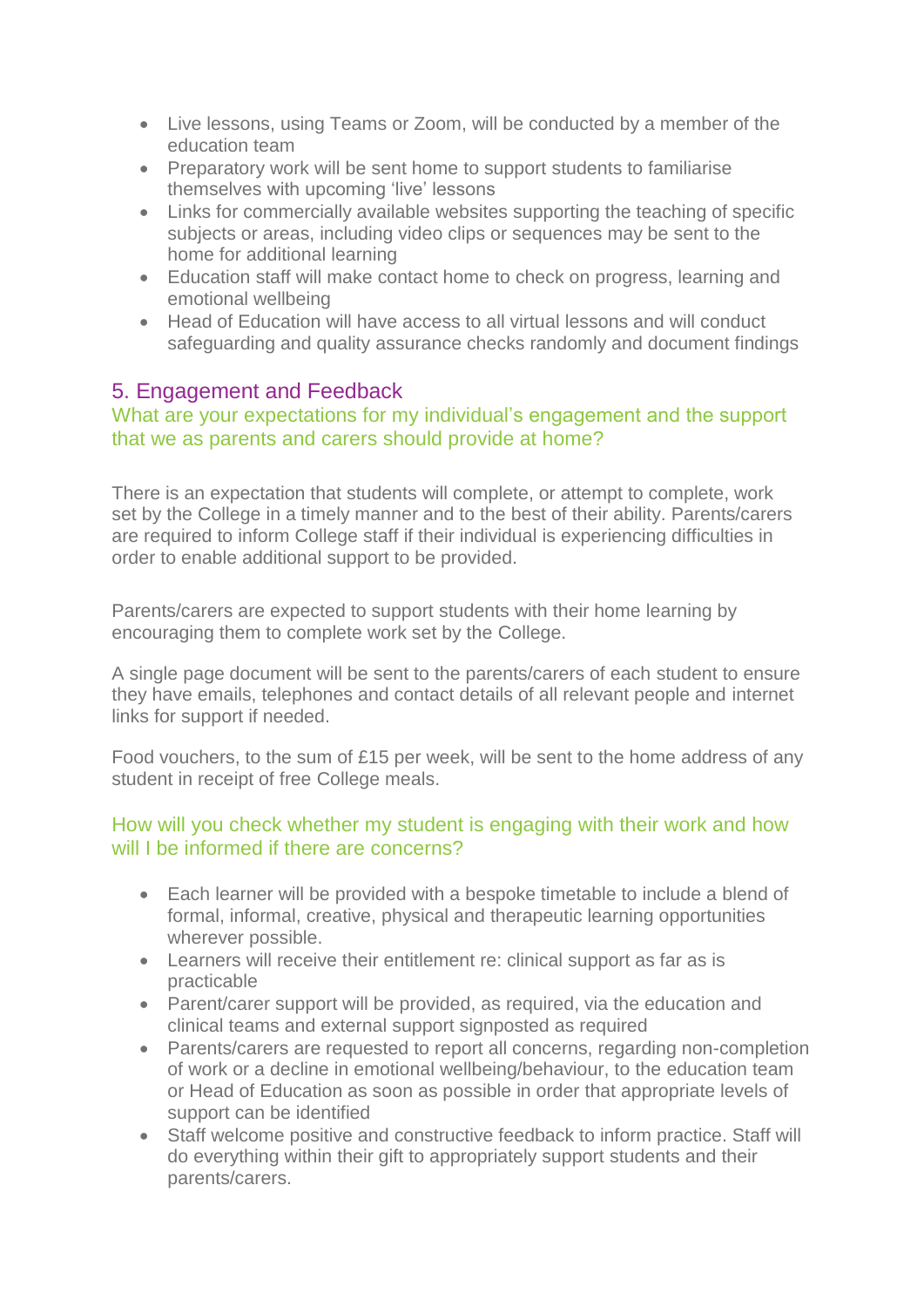#### How will you assess my individual's work and progress?

Feedback can take many forms and may not always mean extensive written comments for individual students. Our approach to feeding back on student work is as follows:

- Students' work once completed can either be posted back to College or when this is not possible then College staff will collect completed work from the home address.
- All postage costs will be reimbursed further to provision of receipts.
- Completed work will be marked/reviewed by an appropriate staff member and in accordance with individual and quality assurance models. All feedback will be shared via email or during phone calls home as applicable.
- Teacher assessment will ensure that tasks are appropriately pitched as much as possible.

#### 6. Additional Support for Students with Particular Needs

#### How will you work with me to help my individual who needs additional support from adults at home to access remote education?

We recognise that some students may not be able to access remote education without support from adults at home. We acknowledge the difficulties this may place on families, and we will work with parents and carers to support those students in the following ways:

We already provide highly bespoke support and curricula for each of our students and young people. We recognise that any change can dysregulate individuals and are able to adapt learning experiences and support accordingly. We have positive relationships with parents/carers and other agencies and see no reason why remote learning should compromise our positive home to College relationships.

In addition to the academic and therapeutic provision provided, we will ensure that statutory meetings such as Annual Reviews, LAC and EHCP meetings will continue according to schedule. Additionally, each student will receive their statutory Careers and Advice Guidance from our Independent Advisor as appropriate within any given COVID-19 guidelines and restrictions.

#### 7. Remote Education for Self-isolating Students

Where individual students need to self-isolate but the majority of their peer group remains in College, how remote education is provided will likely differ from the approach for whole groups. This is due to the challenges of teaching students both at home and in College.